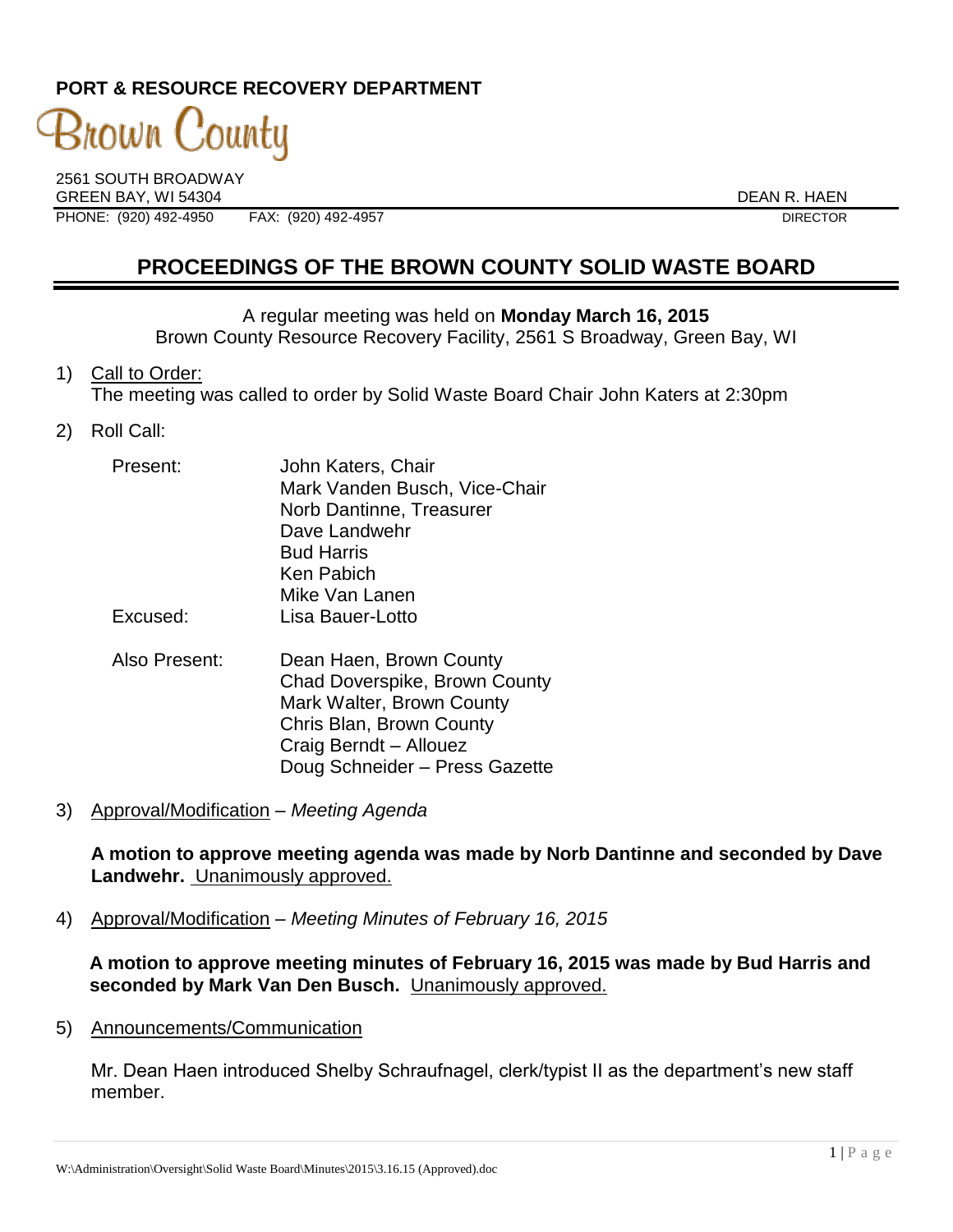# 6) General Engineering RFP – *Request for Approval*

Mr. Chad Doverspike informed the board that every five years the department prepares an RFP for general engineering consulting service. RFP's, are typically brought to the Solid Waste Board beforehand, the specs are put together and consultants put together what their costs are for certain items that are listed inside the RFP. A five member review committee will interview & score the different consultants. Right now Foth is the county's general engineer, typically do air permitting, landfill troubleshooting, gas-to-energy, design for the transfer station, design for the recycling facility, annual report, and semiannual report, etc. The third page of the RFP talks about a tentative time frame. In order to meet our timeframe staff went to Planning & Development in February. The 5 year current time frame ends mid-April. Foth will extend their current prices until May once the new vendor gets hired.

The County Board meets Wednesday, March 18th, RFP should be on the street on March 19<sup>th</sup>, , questions are due by March 31 $^{\rm st}$  responses should come back on April 15 and between April 15<sup>th</sup> and May  $8<sup>th</sup>$  will be the interviews. Mr. Doverspike pointed out that page 8 shows a typical work year for three or four different billing centers; it gives the vendor an idea of how many hours were billed in 2014 and maybe an indication for forthcoming years. Mr. Doverspike also explained the scoring methodology and how each vendor will be scored.

Mr. Ken Pabich asked about the proximity to Brown County scoring factor and why is it significant in transportation. Mr. Doverspike responded that this factor is 25 out of the 100 points. It is lumped together instead of making a sixth scoring category. Mr. Haen clarified that it is not based on distance to project but time based. He mentioned that it is wise to choose vendors close to Brown County.

Mr. Pabich mentioned that proximity of the staff is what should be looked. It should be made clear in the scoring rubric what is meant by proximity of the actual staff person's location.

Mr. John Katers asked if there is a ranking based on the experience of the firm in different aspects such as solid waste, land, air experience, etc. Mr. Doverspike acknowledged the ranking should be an order of importance between solid waste, landfill troubleshooting experience, air permit experience, architectural, etc.

**A motion to approve General Engineering RFP was made by Dave Landwehr and seconded by Ken Pabich.** Unanimously approved.

#### *7)* HHW Out-of-County Collection Program Memorandum of Understandings – *Request for Approval*

Mr. Haen gave an overview of the Out-of-County Collection Program Memorandum of Understandings. The Department is looking to redo the contracts with Winnebago, Outagamie and Calumet, renewing commitments to one another and renewing the contracts regarding Household Hazardous Waste. Last year an in-depth analysis of the costs was conducted and will be applied to all HHW partner MOUs and contracts. Part of the reason for the analysis was because of compliance with the 24 hour management requirement of the HHW resulting in the inability to allow for a backlog of HHW to build up or the Department would be faced with future notices of violation.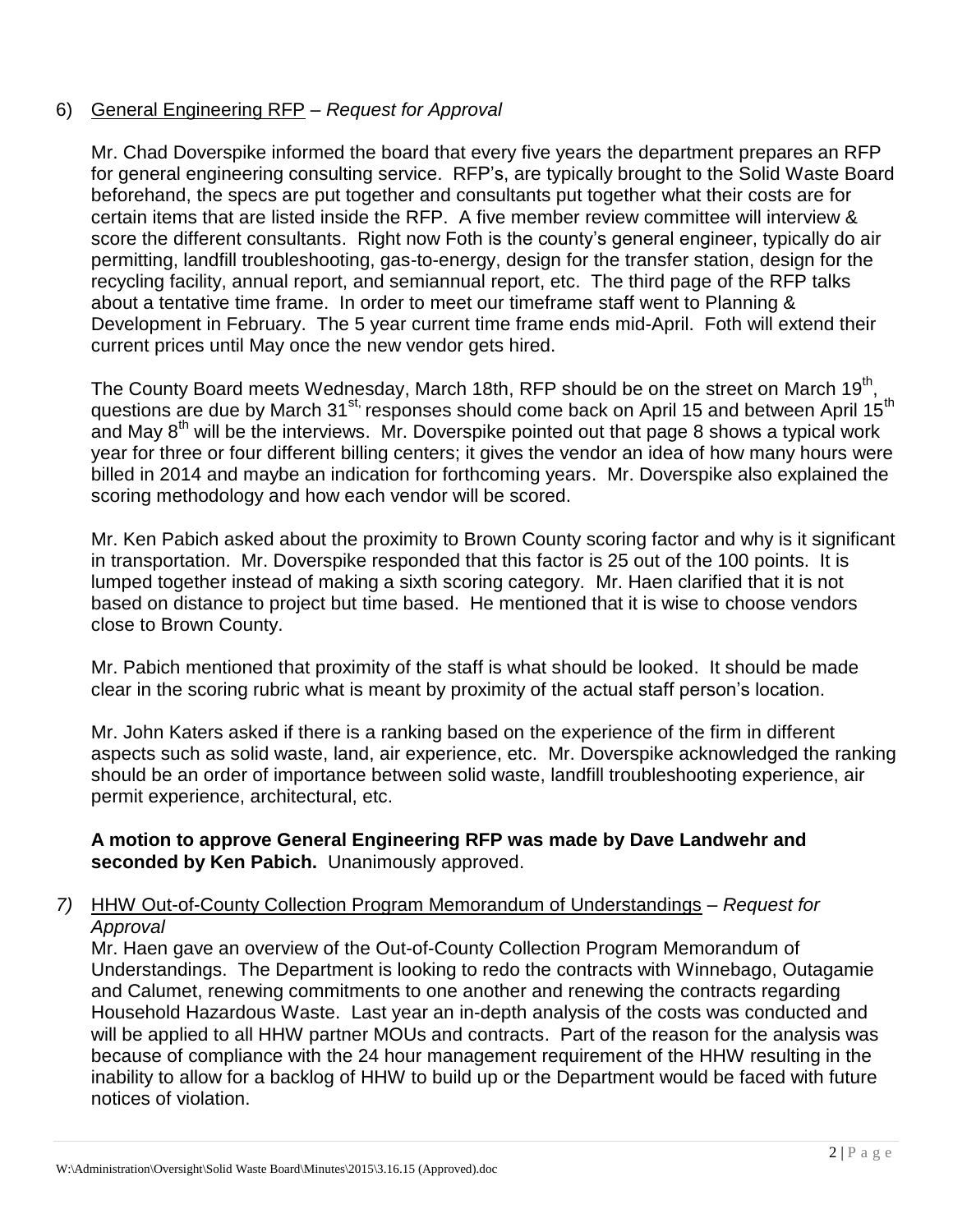Mr. Chris Blan spoke more to this topic. He explained that they looked at the business rates, he assessed that all of the cost were incorporated in all of the rates and were recovery all of the costs, and he assessed the cost that it would take to manage these programs for out-of-county collection partners. Preparing for the shipment and recovering the cost of arriving back at our facility, unpacking of the vehicle. MOU for the base rate for Winnebago County increased by \$5,000, disposal price is based on actual quantities and disposal rates. Outagamie County changed from an hourly rate to more of a base rate format, their base rate went from \$4,000 to \$11,600. Last year one collection was done in Calumet County; this will increase this year to three collections events. From the assessment that was done last year, it is being managed this year that only one out-of-county service will be done on any given day. This is to insure that the permanent collection facility will maintain compliance, while still providing service to partner Counties.

Mr. Walter informed the board that the major issue with out-of-county collection was that two crews were being sent on the road and that became a strain on staffing.

Mr. Blan touched on the fact that occasionally someone else, an outside party, would have to be brought in to manage the recycling tip floor and to ensure that all areas were covered. Mr. Haen asked Mr. Blan to touch on Risk Management. Mr. Blan stated that Risk Management considers this to be a revenue generating contract. He informed the board that there are two types of contracts; revenue generating contract and an intergovernmental contract. An intergovernmental contract would have to go through a committee and be approved by the County Board and a revenue generating contract is more administrative and does not require these steps. Since this contract is considered a revenue generating contract it is not required to go through the committee and County Board. Mr. Haen added that it would come through the Solid Waste Board and bring it to Planning, Development and Transportation subcommittee (PDT) but would not have to an action item for the County Board.

Mr. Norb Dantinne mentioned that someone should be at the PDT County Board meeting because this might be pulled out and questioned because of the intergovernmental agreement. Mr. Haen mentioned that he will be in attendance at these meetings.

Mr. Dave Landwehr asked a question about "underpricing", under "unknown finger printing". What is unknown fingerprinting and what does it have to deal with Household Hazardous Waste? Mr. Blan explained that pH paper is used to test different pH levels. Testing for pH level is done to get a general idea of how that item is labeled. Normally HHW will not take anything that does not have a MSD sheet.

Mr. Harris asked what the insurance is on this. Mr. Haen explained that there is not a separate county liability policy. The county has its own broad coverage and that covers the department. Additionally, the Solid Waste Board has an environmental repair fund with a million dollars set aside as additional self-insurance policy. HHW does not require a separate insurance. Mr. Blan added that this was borrowed from the risk manager, if she needed to have a high dollar amount on any category, the only thing that would kick this in is if there was a higher volume that the government would care that we have, but we don't have that much volume. With an MOU it is stated that when a material is on the other counties site the liability is on their end. Mr. Haen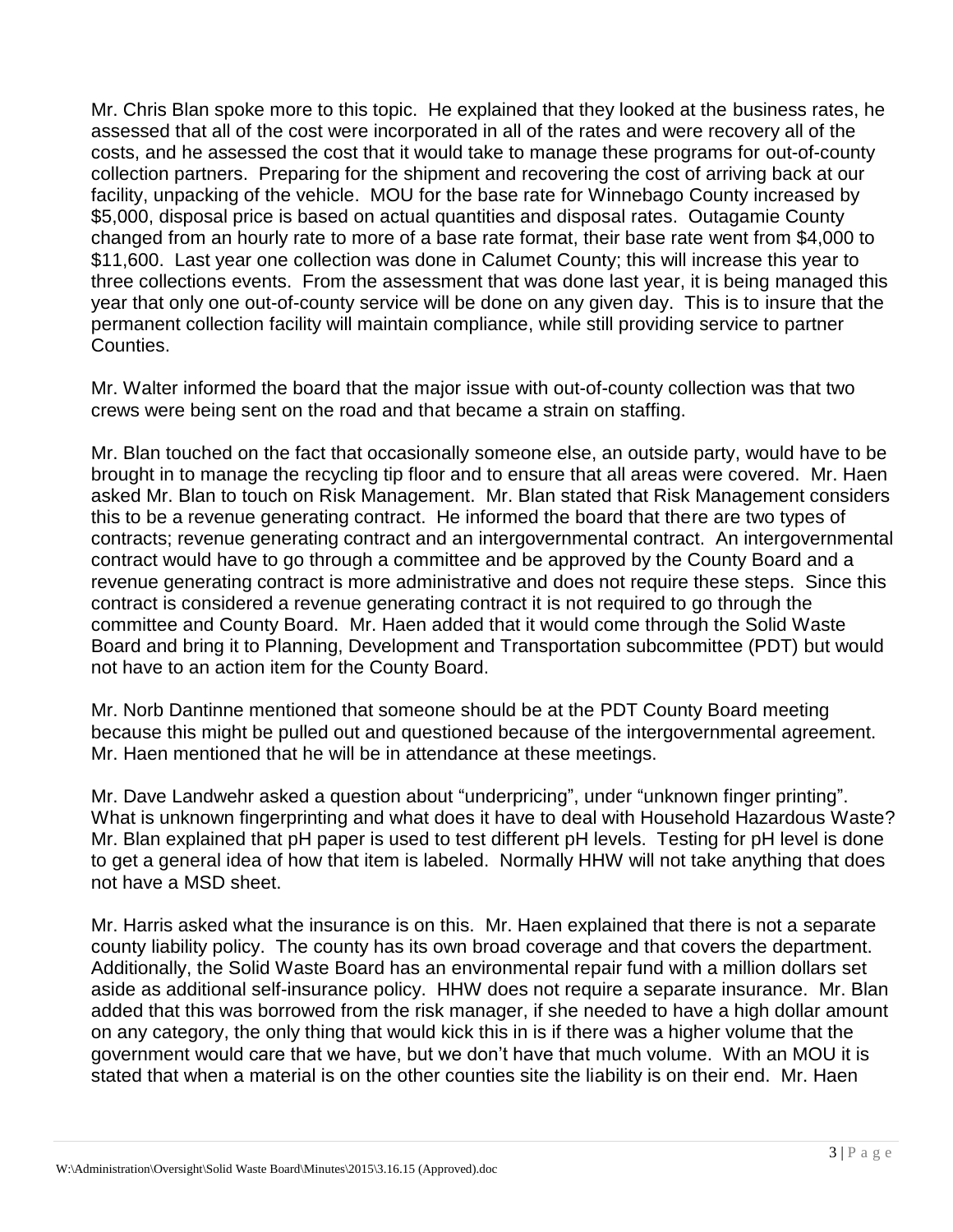added that one thing that is being done this year in that regard is purchasing an enclosed trailer, so the material will be contained during transport..

Mr. Katers pointed out that item two mentions the counties educating their residents as part of the contract; he asked if the department is collaboratively working with these counties on the matter? Mr. Blan answered that yes, these counties are updating their yearly information pamphlet and running it by the Department to make sure that they are releasing the correct information and not sending things that HHW will not be able to handle. He stated that he and others in the Department educate them so they can educate their residents. Walter further explained that both Outagamie and Winnebago have our HHW website linked to their websites so their residents know where to go and can have their questions answered right there. The information that is already put together is distributed to their websites and their staff as well. This has been a big push the last few years, ensuring that there is consistency throughout all outlets and program

Mr. Blan mentioned that the only thing that is variable with the three counties are the agreements with them that their residents can use the Brown County facility without a direct cost to residents. There is a slight variation with what each county will allow their residents to bring it to Brown County HHW and that is the only real deviation.

#### **A motion to approve HHW Out-of-County Collection Program Memorandum of Understandings was made by Norb Dantinne and seconded by Ken Pabich.** Unanimously approved.

#### 8) BOW Shingle Recycling RFP *Results – Update*

Mr. Doverspike informed the board that this was an item brought in front of them last month; after getting questions answered from all three counties there were several updates to share. There were a several questions from all three counties for the lowest bidder, SPF Roofing. The first page of the BOW Shingle Recycling RFP attachment includes questions and answers from Mr. Doverspike. The top two questions Mr. Doverspike asked were on rate structure and on site storage of incoming shingles that need to be processed. The questions that Mr. Doverspike had were about the rate structure; SPF Roofing revised the rate structure that was proposed by SPS. Originally SPS was charging \$23.90 per ton, if all three counties used SPS Roofing, the fee would reduce to \$21.90 per ton. Chad asked for a clean and dirty rate; SPS Roofing proposed \$15.90 a ton for clean, however, if more than 60% of the shingles that come in are clean it will be reduced to \$14.90. The dirty rate proposed is \$24.90.

The second question Chad had asked was about on-site storage. With the new contractor the shingles will be stored on the Waste Transfer Station property. A bunker system to separate the clean and dirty shingles will need to be developed. The Contractor will not be allowed to store more than 100 tons on the property at any time. With 24 hour notification they will be picked up and moved off site. SPS Roofing agreed to both those terms. This item will go to the County Board on Wednesday March 18. Purchasing is already putting together a contract. Mr. Doverspike said that by April 1st the Waste Transfer Station should be set up to accept shingles.

Mr. John Katers asked who will make the decision if the shingles are clean or dirty so it is not open ended. Mr. Doverspike's answered that the scale operator will make that decision. On Wednesday, March 18 Mr. Doverspike is meeting with Shelley Treml, the scale operator, SPS Roofing and GAD to discuss more about distinguishing between clean and dirty. He mentioned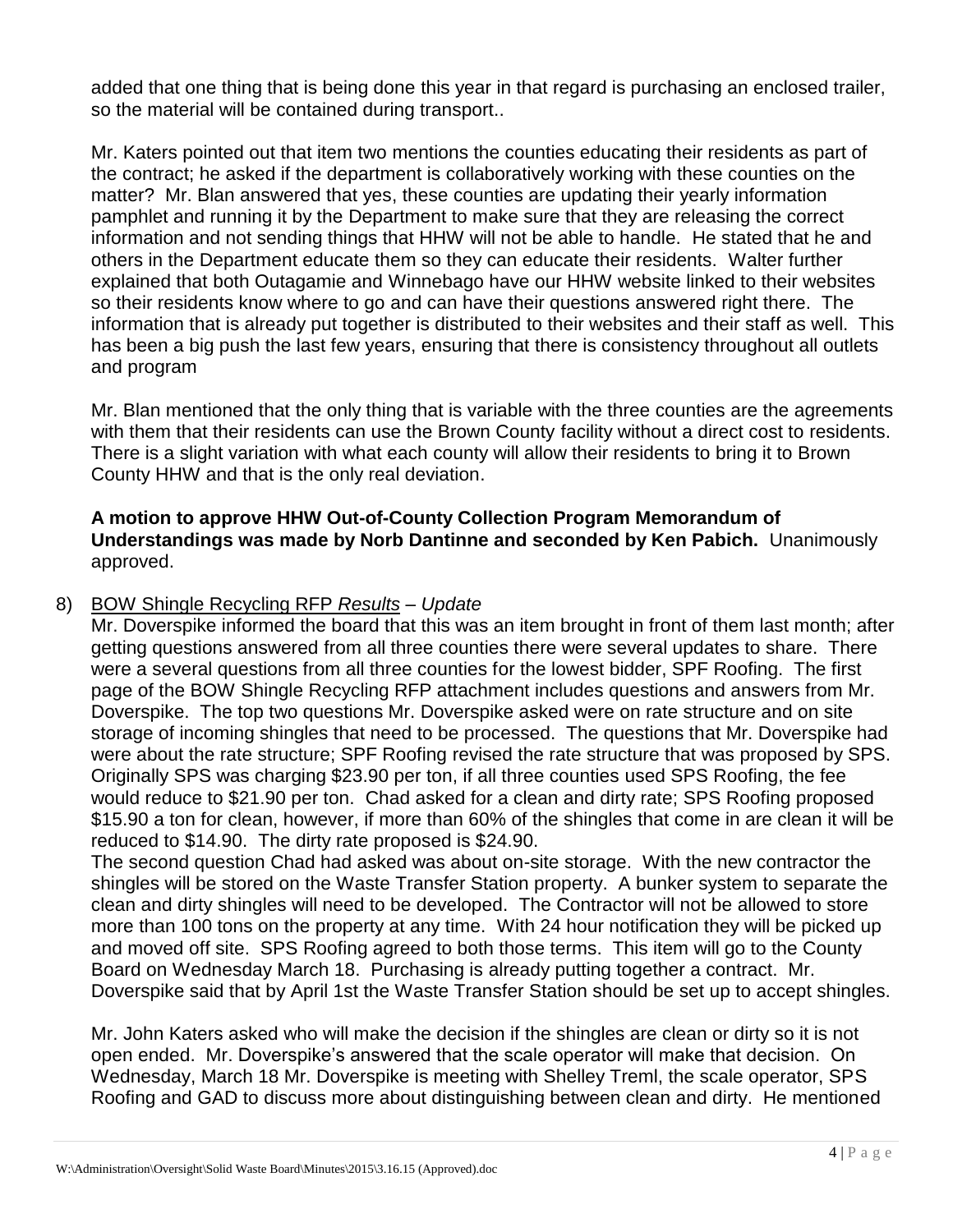that there is a security camera that could be angled towards the scale so it can be clearly seen what is being brought in.

Mr. Haen mentioned that his biggest concern is managing that area and storage. It is something new and now it will be on the Department's property. It will be a problem if it is not well kept and shingles are spilling out where trucks need to enter the transfer station.

Mr. Norb Dantinne asked if anyone did a background check on SPF Roofing. Mr. Doverspike responded that SPF Roofing provided four or five references; they have similar recycling operations as the Resource Recovery facility, however, on a much smaller scale. This will be a bigger step up for them. They will try to haul all of the dirty shingles down to Menasha and clean shingles up to North East Asphalt. Mr. Doverspike is hoping with economy of scale they can get some efficiency. What Mr. Doverspike said that he was worried about is that they will be charging \$15 and \$25 and their cost provides no transportation.

Mr. Doverspike did point out to the board, in case there were any questions that the current vendor, Forward Vision Environmental, did file for bankruptcy. A letter drafted to Brown County stating that as of March  $14<sup>th</sup>$  or  $15<sup>th</sup>$  they will be out of business.

#### 9) BOW Shingle Stream Recycling Markets and Rate Structure – *Update*

Mr. Walter mentioned that over the past year or so it has been looked at how Brown County, Winnebago County and Outagamie County structure their pay outs for contract and noncontracted materials coming across the scale on the recycling side of things. The agenda packet included a BOW recycling handout that gives a breakdown of the payout history as well as the contract provisions with ADS. In 2015 a contract was signed with Advanced Disposal. ADS would bring all their recycling across through the BOW and share in a 90% - 10% share in profits in exchange BOW was able to start the second shift and commit to the facility expansion. Additionally, one of the goals of BOW is to get all of the counties in line with setting rates. Brown County sets their rates by market share dollars and tiering the gate rate to Outagamie County's and the contracts (all municipal and private) state that it must be a tiered rate structure. Brown County municipalities that are part of the long term agreement get the going rate; anyone with a contract gets \$5 less, anyone without a contract \$10 less. This is stipulated in the contracts that go out to 2024. Mr. Walter said that they are trying to make sure that they are competitive and not providing a disadvantage for haulers to haul direct to Outagamie County, we do not want to pay for them to haul to Outagamie if we don't have to. The second page shows what the structure is based on; what Outagamie used to pay to ADS and what their revenue splits were proposed to be. ADS brings close to 5,000 tons/year and are the single biggest private contractor. Mr. Haen said that because of ADS the department has the security to manage a second shift crew.

Mr. Walter mentioned that he looked at the different revenue splits and processing cost and how Brown County tier system fits into this rate structure. Because of the rate structure that is stipulated in the contract it has to be made sure that the rates are lower than transportation cost. This dictates where they fall in the rate structure.

The Brown County municipalities will be at the 85/15 revenue split rate being used to set the top tier, everything else will be below that to ensure hauling cost is being covered, while still providing an incentive for contractors who direct haul to Outagamie County . The rational for doing this is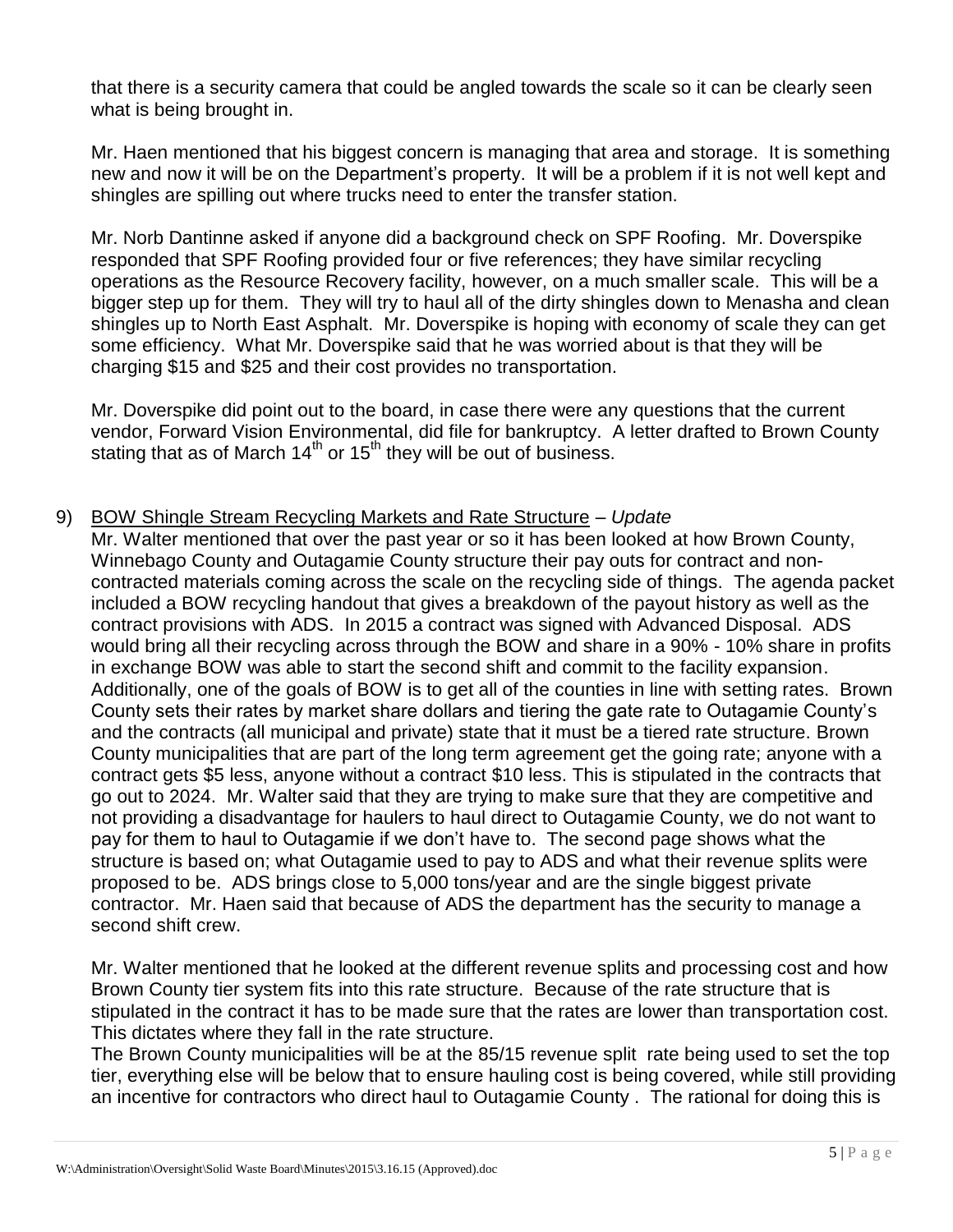because Outagamie County previously did not have a methodology in place for offering contracts to haulers there. ADS is a unique contract, it is currently the only BOW contract. There is an effort to attract more companies to the BOW system to secure tonnage. Mr. Walter said that there needs to be a methodology so this contract can be duplicated every time if more companies end up going with the BOW system.

Mr. Haen mentioned that they are starting to go after other counties, what he did not want to see happen, is for a contract to be given to a commercial hauler and it results in paying more for lower quality recyclables. Commercial haulers directly hauling to BOW facility saves money on BOW hauling costs. A uniform BOW rate structure will eliminate unintended customer decisions within BOW, rather this is a movement towards an integrated rate structure.

Mr. Walter stated that the market value for recyclables is at the lowest end of the market since 2009. This is directly related to the price of oil. Mr. Haen added that once fuel prices rise then the market will increase as well. Mr. Haen asked Mr. Walter to reach out to the municipalities and keep them informed of market conditions for purposes of their budgets. .

Mr. Haen added that Brown County has lower capital and debt resulting in a higher pay out than the other counties. Outagamie is responsible for all recycling collections and do not pay out to municipalities, while Winnebago charges \$5 a ton and then does a market adjustment at the end of the year. With the addition of a new compactor and building expansion, a portion of costs lands on Brown County, and a portion will be paid out of BOW recycling revenue. The net benefit of the compactor will be \$100,000/year in savings in hauling.

Mr. Mike Van Lanen asked if prices are so low and doing the new plastics 3-7, is that going to hurt even more? Mr. Walter responded that the new plastics are such a small percentage in total, there has not even been a truck load of plastics 3-7 sold this year. The rest of the plastics are sold regularly.

Mr. Haen pointed out that with the new structure the markets and the rate structure are two separate things.

# 10) Discussion Regarding Regional Compositing – *Update*

Mr. Haen had discussions with the public works directors of urban municipalities as an initial start to see if there is a role Brown County can play in the county involvement in composting. Urban communities are providing information on the size of their facility, infrastructure, equipment used and types and compositions of materials they are collecting. Mr. Haen reached out to Foth asking what it would cost for their involvement in an analysis. They came back with a significant cost. It was decided to keep the projects moving forward in-house and maybe get Foth involved in some limited capacity down the road.

Mr. Craig Berndt from Allouez attended the Solid Waste Board Meeting. He had several thoughts for composting. He mentioned that the public works departments have had several discussions as to what to do with the yard waste. From Allouez's standpoint, the quantities are fairly large. What is important to the community is it has a reliable place to go with the material. Currently, they take materials to different locations. It is not just a problem with Allouez, there are three or four communities dealing with the same issues. There have been some discussions with the city of Green Bay. They really wanted to talk to Brown County to make this work for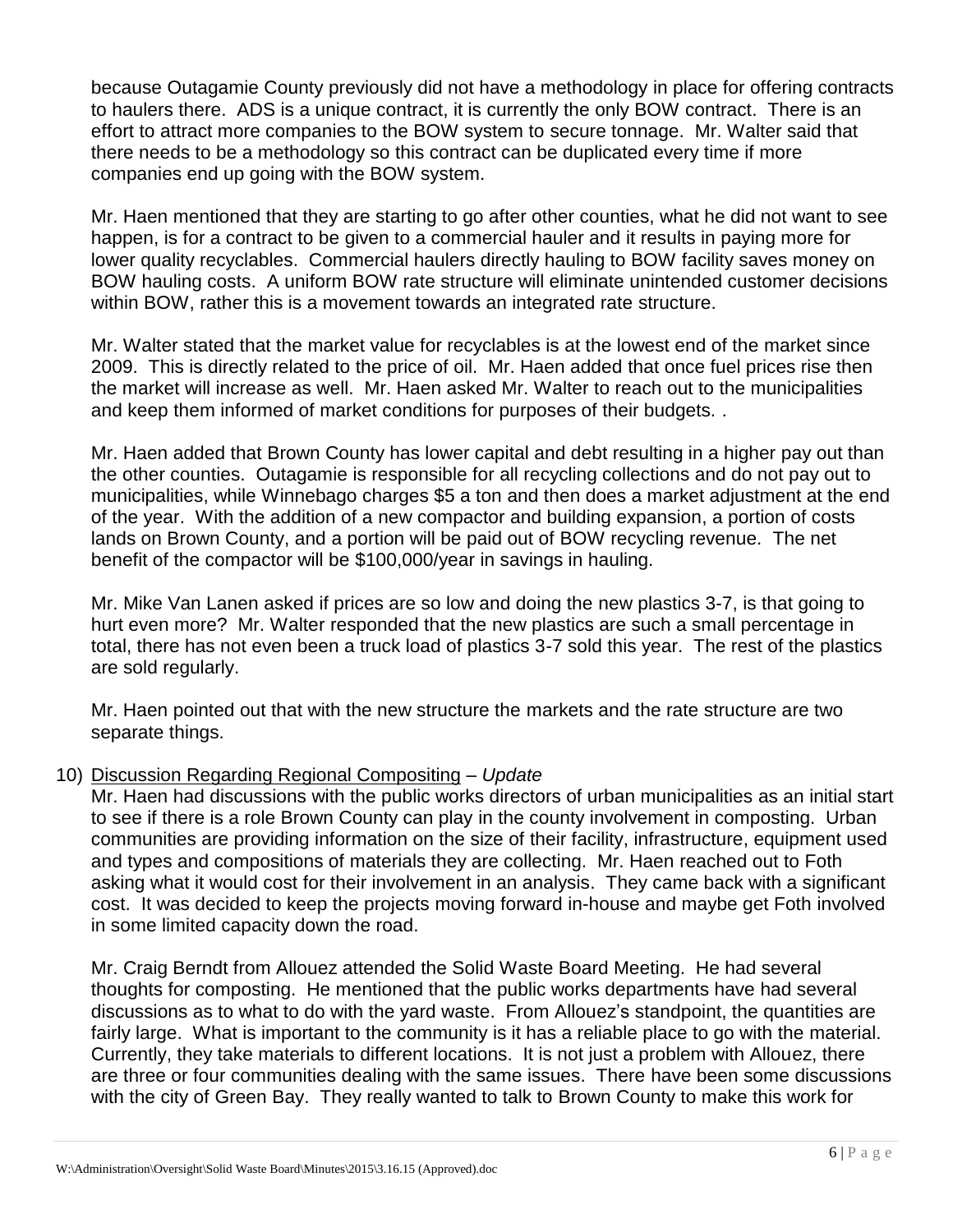everybody. One thing that has always been an issue is where it should go. There seems to be a lot of reuse opportunities for the compost.

Mr. Doverspike asked if there was a time frame set up yet. Mr. Berndt said that it would be great to have it settled in a year. It just depends on how it would fit into budgets.

Mr. Katers mentioned that he could ask a grad student to do the research.

Mr. Haen brought up the fact that every community has a facility and the residents appreciate the convenience of their community drop-off center. What this may look like is local route trucks that could pick-up material from the drop-off centers and move it to a regional composting facility. Mr. Katers added that they should look into doing regional cooperation, i.e. being able to drop off in different municipalities than where one lives. Mr. Haen mentioned that he talked to Outagamie County; they have a community compost area at the Outagamie Landfill serving Appleton and a few other communities. It is a county property operated by the city. The compost gets used by both the city and the county.

Mr. Bernt explained that this is a significant need; it is an opportunity for the communities to work together. Cooperation on other projects have resulted in significant cost savings. Mr. Haen added that the creation of the Solid Waste Board was the result of the communities approaching the County to move towards sanitary engineered landfills rather than town dumps.

Mr. Katers talked more about the student he could potentially bring to the table. Mr. Bernt added that they have funded university students to work with them. Their difficulty is they don't have time to manage them.

11) South Landfill/Resource Recovery Park Project by Foth Companies – *Update* 

Memo #2 is dealing with ancillary facilities to be located on the property; maintenance sheds, gas management, leachate, scale house. Foth came and gave examples of how things were going to be laid out last month and over the past month staff has moved some things like roads that they had been drawn in. This memo is a reflection of the staff's input on how they would like the south landfill laid out and potentially addressing C&D processing, digestion, composting, gas-toenergy and facilities of the landfill.

Mr. Mike Van Lanen asked if there would any real big changes that Mr. Haen came across. Mr. Haen explained that the only real big changes were that Foth had entrances coming in from the east and south. By the Host Community Agreement, Mill Road is the designated access route. There may not be secondary entrances without town approval. In addition, facilities were moved into underutilized areas.

Mr. Katers summarized that they are looking forward to the final report, they will take these memos and prioritize some of the things that are possible and work their way down to things that are not. Mr. Haen agreed and pointed out that this is going to continue to change. If the plan materializes and involves mixed waste processing facility the cost is significant; a \$10-20 million investment and would have to be justified by the value derived. Anaerobic digestion right now is too capital intensive and is not really financially appealing. With this being said property will be set aside in case these types of processes and their capital costs come down and are more commercially viable Brown County will be ready. The next memo forthcoming covers the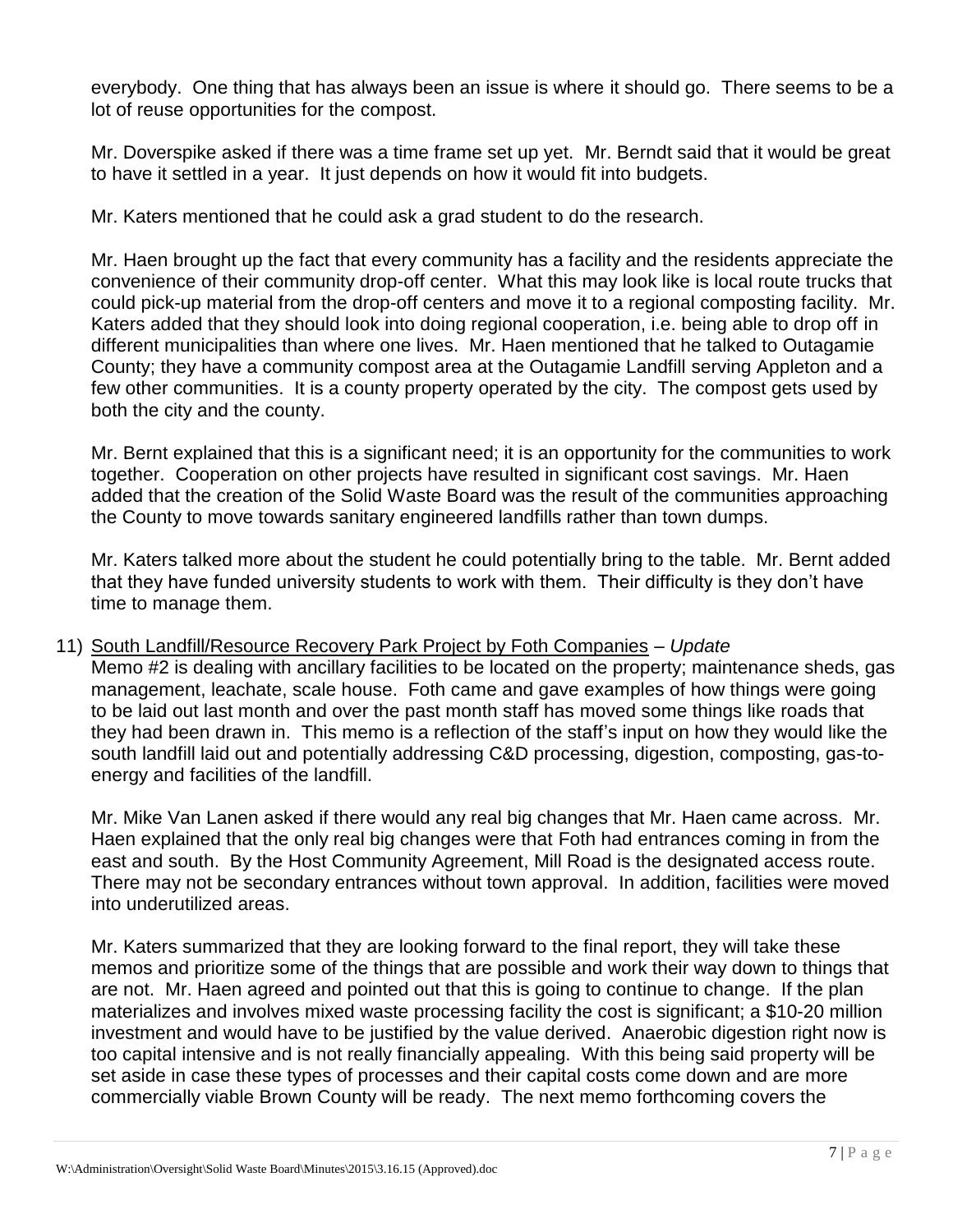processing of construction and demolition waste which is being commercially demonstrated around here. In the next memo it will be shown that it is more financially amenable than some of the other things that have been looked at.

Mr. Dantinne asked if there was a way to cooperate with various farmers to have WPS meet with one person. He added that it seems like the rate for electricity has to be  $7 - 8$  cents per unit to be viable and there seems to be so many positives from this. There is an unlimited supply of manure and there is no end to the limits we can do. Mr. Katers explained that he had been in a meeting through the University with a local entrepreneur and in order to get a decent buy back rate one would almost need 100 megawatts available. Right now there is only 17 megawatts of manure generated electricity in Wisconsin. Mr. Dantinne then said that there is power being produced from the landfill. He asked if a coop was created could it be a possibility. Mr. Haen explained that the utilities were given a number to hit on renewable energy. These were met and Wisconsin Public Service did not seem interested in these types of projects anymore. He also said that if you can use this energy yourself you will be getting a better value for it because it will be avoiding purchasing power at market rate. Mr. Dantinne said that natural gas is the cheap product right now but in 10 years it might be sky high. Mr. Haen added that the only thing guaranteed is that the energy market will change. There is still 500 to 1000 years' worth of coal in this country and we are moving away from coal energy and eventually natural gas will dry up or get too expensive that may result in a huge flip in the industry and coal could return to be the main energy source. Mr. Katers mentioned that in the paper there is \$900 million of transmission lines that they are looking to construct, so there can be better access to wind energy from other states.

# 12) Fox River Fiber Notice of Claim – *Update*

Mr. Haen explained that Brown County has received a notice of claim from Fox River Fiber from the reduction of alternative daily cover (ADC) accepted at the Outagamie County landfill based on DNR limits. Brown County has a contract with Fox River Fiber to provide the BOW landfill with alternative daily cover. The DNR has an ADC limit of 12.5% of the volume of municipal solid waste disposed of that can be ADC. Calculate that based on 400,000 tons of MSW equals, 50,000 tons of ADC. This was communicated to Fox River Fiber that only approximately 50,000 tons a year or 1,000/tons/week can be received as ADC. The contract says that it has to be used as alternative daily cover. It cannot even be taken as garbage. This was communicated to Fox River Fiber; their response was a Claim. The Claim went to Corporation Council and the County Clerk's office. Corporation Council had responded even before the claim was brought to Resource Recovery that no breach of contract was occurring. Corporation Council responded that they did not think that Resource Recovery was in breach of contract because the amount is set by the DNR. Mr. Haen does not think there is any validity to the claim. Mr. Haen believes Fox River Fiber will litigate and there will be a legal claim. The claim is for Fox River Fiber's additional costs of \$2,000/week. Based on the claim value, Fox River Fiber is asking Brown County to take the 1,000 tons/week at \$2.50/ ton for free.

Mr. Mark Vanden Busch asked if the specifications had ever been looked at; i.e. moisture. Mr. Haen said that could be looked at again. It is excellent quality for ADC. Mr. Vanden Busch mentioned that it seems as though there are many outs for Fox River Fiber, but very few for the County. Mr. Haen agreed that it is a very one-sided agreement that was negotiated and approved by Corporation Counsel. At the time of signing the contract Brown County and BOW